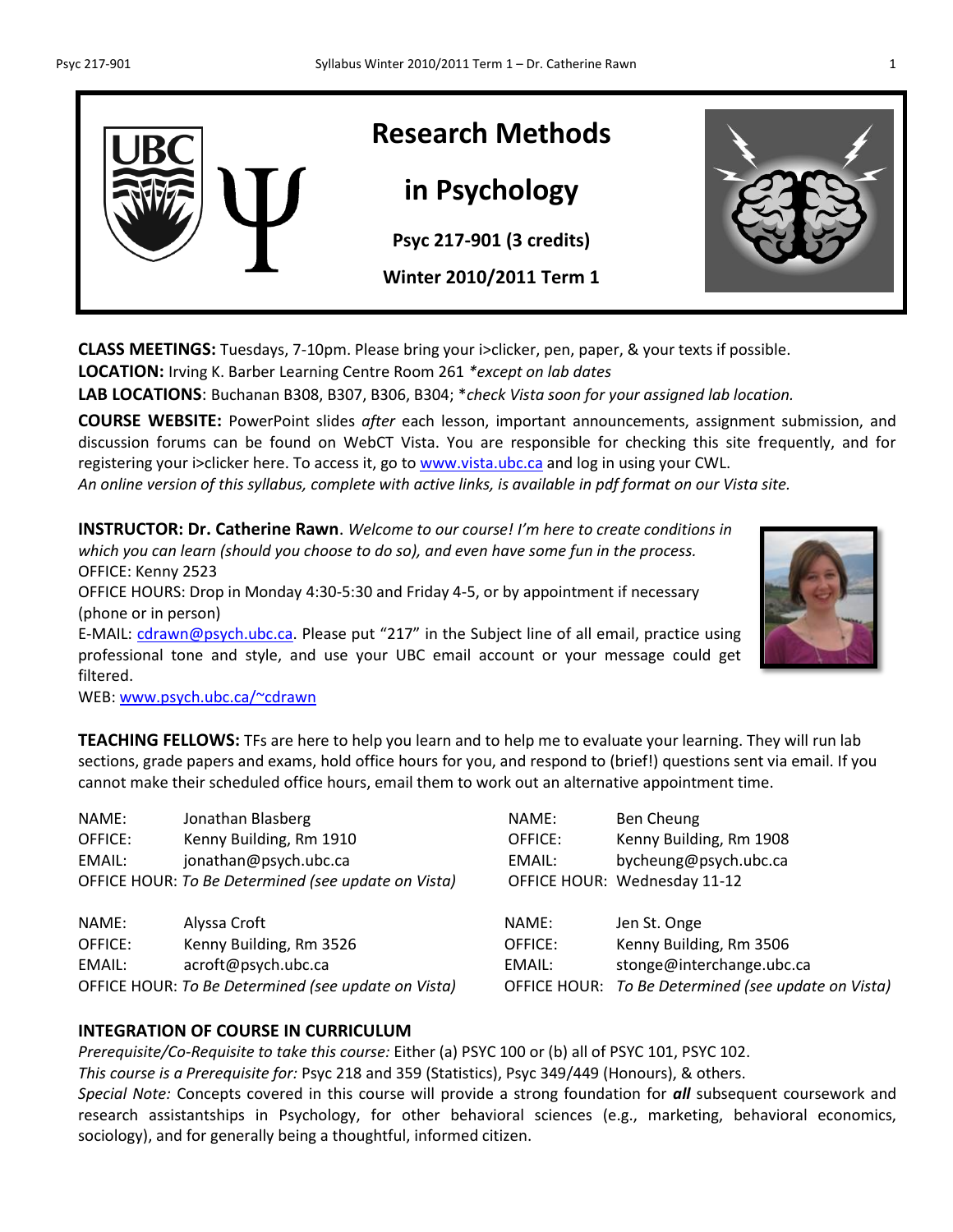- If you wish to withdraw from this course without any record of the course on your transcript, you must do so before September 21.
- If you wish to withdraw from this course with only a withdrawal standing of "W" on your transcript, you must do so before October 15.
- *Please note that a large portion of this course is devoted to group work. Your group depends on you! If you are considering withdrawing after the second week of classes please see me, your instructor, to discuss your options.*

## **COURSE DESCRIPTION**

Welcome to *Research Methods in Psychology.* **The purpose of this course is** to help you to understand, remember, and apply the methods and reasoning behind psychological information and research. **This is important because** this solid foundation will help you to become a critical and informed *consumer* of psychological research and *creator* of psychological research. **As a consumer of psychological research**, you will be equipped to read and understand research presented in future courses in psychology, and you will also be equipped to critically evaluate pop psychology and research you see reported in the media. **As a new creator of psychological research,** you will have the basic tools to begin investigating questions about human behaviour. These tools will serve you well in future studies, particularly in research assistantships, directed studies projects, Honours projects, and even graduate study.

Together, we will strive to reach these goals in a variety of ways. The topics covered in this course aim to cover the **basics of the scientific method, research design and execution, some basic data analysis, and communication of research results**. We will discuss what a psychologist does and why; how psychologists decide on a research plan, how to choose a method, how to evaluate information and data, and then how to draw conclusions regarding why we behave the way we do. We will practice critical thinking, and attempt to apply the material to everyday situations in which we encounter "data" so that when we encounter psychological information and issues, we can assess it from various directions and be well informed. **Learning Appraisals** have been carefully designed to encourage you to demonstrate critical and creative thought, and to reflect the real collaborative nature of research.

Students who successfully meet the course requirements will be able to

- discuss and apply the basic methodological tools psychological scientists use to test hypotheses about behavior;
- identify and evaluate the main ethical considerations of psychological research;
- locate an empirical journal article using the university's library online resources;
- read, summarize and apply the conclusions of an empirical journal article;
- collaborate with others to design a study to test a psychological hypothesis;
- execute a research study's methodology as a researcher, and evaluate that methodology in writing;
- describe the rationale underlying basic statistical analyses including correlation and the t-test;
- present research in poster form and a written American Psychological Association (APA) style report;
- discuss research methods, results, and implications;
- use APA referencing and citation style for written work;
- demonstrate competence in various employable skills, including public speaking, formal and informal writing, group collaboration, peer evaluation, as well as creation and synthesis of multiple ideas.

You might be thinking: *That is quite a long list of course objectives!* Indeed, this course is all about actively experiencing research as you engage in learning about it. Many students find it challenging both in content and in the amount of work involved. Be prepared to put in the effort to achieve success. But don't despair: We're here to support you and help us all have some fun along the way!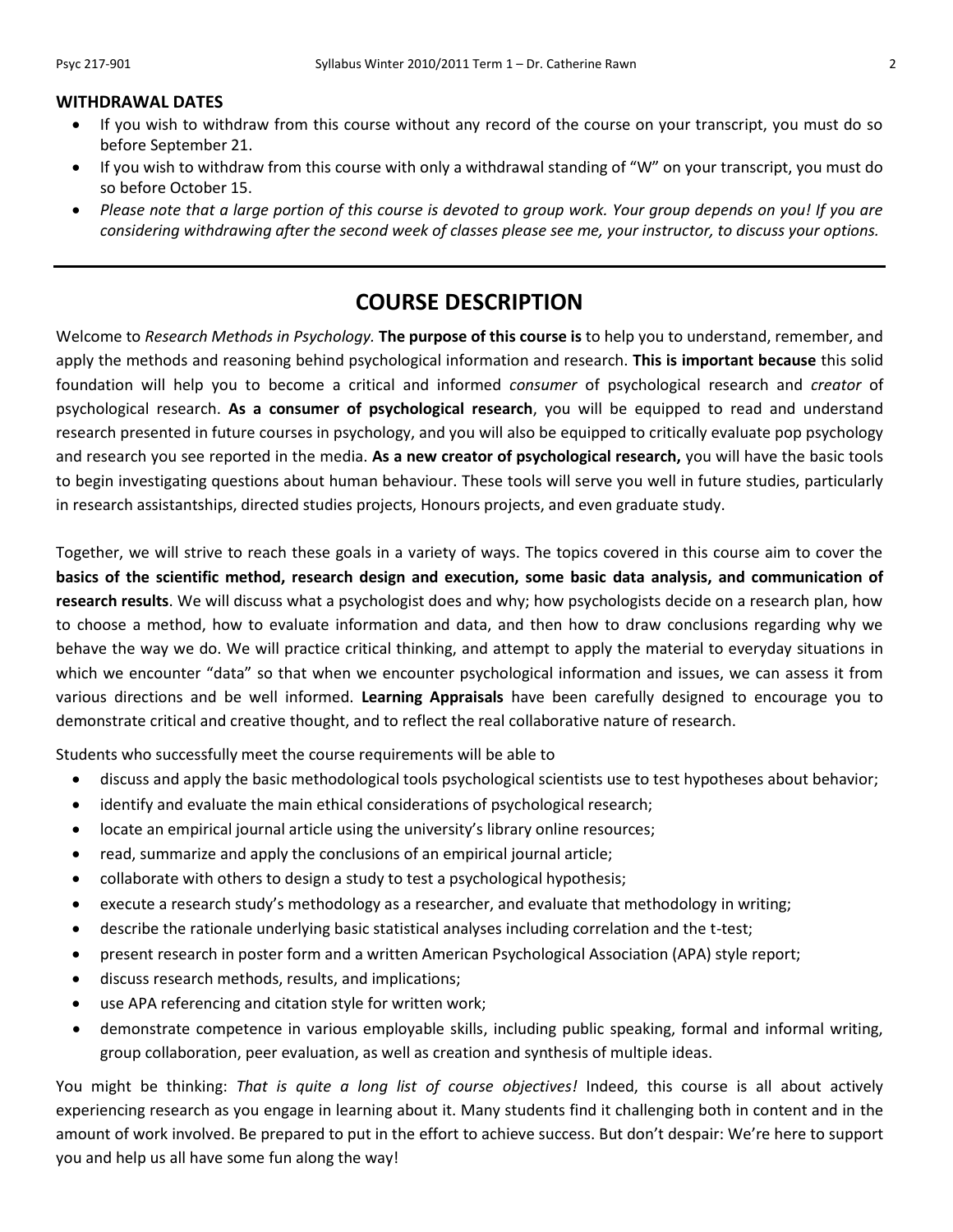# **REQUIRED MATERIALS**

- **1. Cozby, P. C. (2009).** *Methods in Behavioral Research* **(10th ed.). New York: McGraw-Hill Ryerson.**
	- This is a nuts-and-bolts style guide to research methods that focuses on the details of how to conduct research.
- **2. Stanovich, K. E. (2009).** *How to Think Straight about Psychology* **(9th ed.). Boston, MA: Pearson.**
	- This guide to research methods provides a nice complement to the details of the Cozby text. It is written from a bigger picture perspective.
- **3. Cuttler, C. (2010). Research Methods in Psychology. Dubuque, IA: Kendall Hunt.**
- This is the lab guide that will help you and your teammates create a successful research project!
- **4. i>clicker Student Response System, available new and used from the bookstore.**
	- $\bullet$  Please bring this to help you participate in every class.

#### The fine print

*Financial Hardship*: If you are experiencing serious financial hardship and are unable to purchase some or all of the required materials, please see me, your instructor, as soon as possible. There are (limited) opportunities available for loans.

*Earlier Editions:* I developed this course based on Stanovich 8th edition. and Cozby 9th edition. Feel free to use the 9th edition of Cozby or the 8th edition of Stanovich if you can find them used; from what I can tell there are no major differences. Anything prior to Stanovich 8 and Cozby 9, use at your own risk! If you choose to use an earlier version of the texts, you are responsible for identifying any differences between editions. There are no earlier editions of the Cuttler text.

# **LEARNING APPRAISALS (OVERVIEW)**

The distribution of assessments in this course is as follows: 45% for exams, 47% for written and verbal communication related to the research process, and 8% for active participation in the research & learning process. The more you participate, the more you will get out of this course. Questions and constructive feedback are always welcome.

| <b>Learning Appraisal</b>                  | <b>Points</b> | <b>Final Due Date</b>                           |
|--------------------------------------------|---------------|-------------------------------------------------|
| Participation                              | 3%            | (continuous)                                    |
| <b>Communicating Psychology Assignment</b> | 12%           | Part A September 28, Part B October 5           |
| Midterm Fxam                               | 15%           | October 19                                      |
| <b>Collaborative Research Project</b>      | 35%           |                                                 |
| Group Oral Presentation (5%)               |               | October 12 (Lab 2)                              |
| Group Poster Presentation (10%)            |               | Friday November 26, 7-8:30pm, East Atrium, LSI  |
| Individual APA-style Report (20%)          |               | November 30                                     |
| Research Experience Component (REC)        | 5%            | All components must be completed by December 3. |
| Final exam                                 | 30%           | Date set by registrar (Exam period: Dec 7-21)   |
| <b>Total</b>                               | 100%          |                                                 |

You'll notice that a variety of activities are used to measure your mastery of course material. There are multiple reasons for this approach to assessment (as opposed to just 2 exams). Here are some key reasons why I use this approach:

- Thinking thoroughly requires approaching and synthesizing the material in many different ways. The various modes of assessment require you to think differently about issues as you comprehend them, discuss them, and apply them. Based on research in learning and memory, this multifaceted approach will help to maximize retention and thorough understanding.
- Writing is a tool for thinking. It forces us to put into words those abstract thoughts that float around in our heads. Psychological scientists (including me and our TFs) and other researchers use writing to clarify our thoughts and to communicate with the rest of the scientific community. This course has multiple opportunities for you to wrestle with this challenging but rewarding and necessary activity.

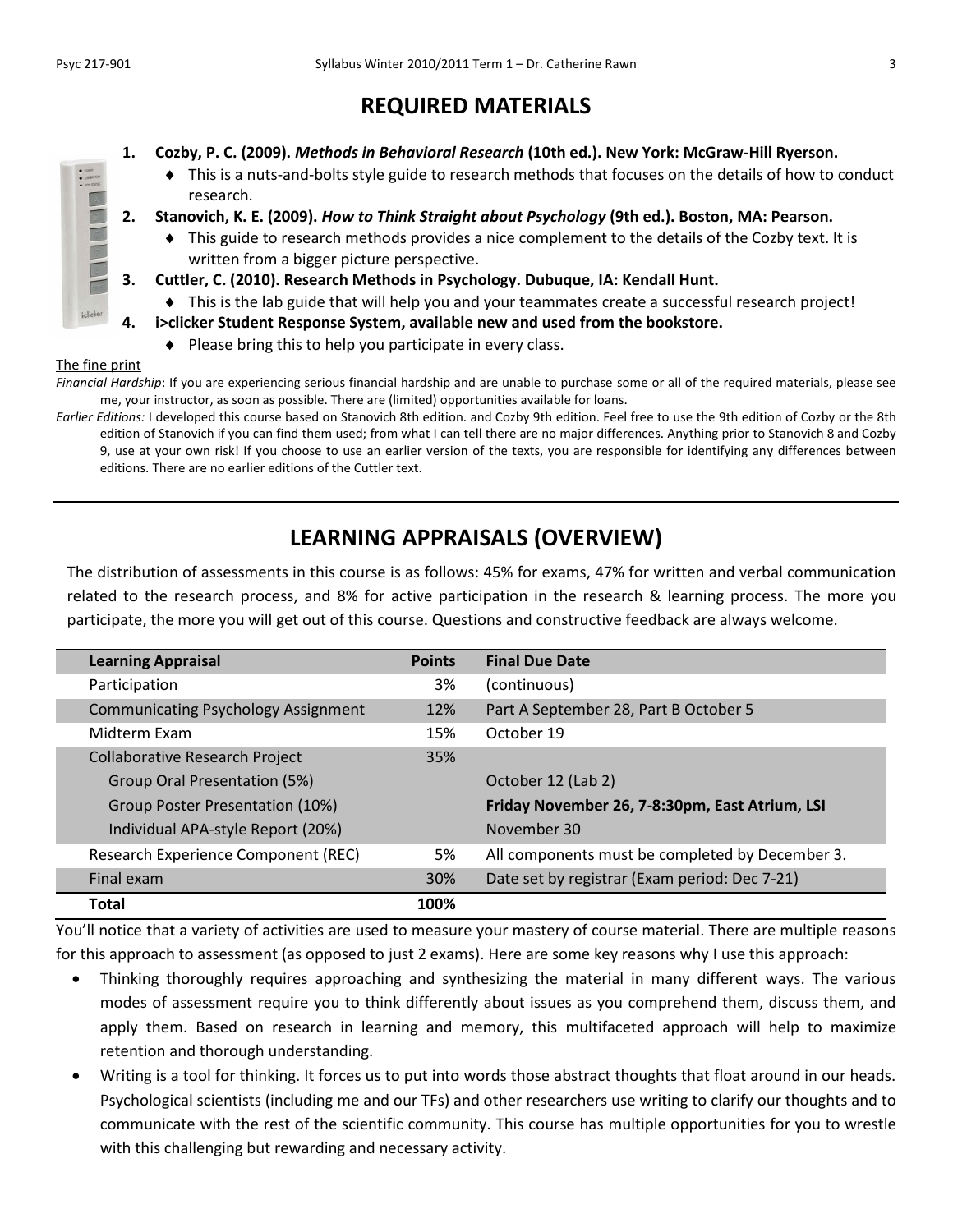- There are differences in peoples' comfort level with different types of assessments. By including a variety, most people will likely find a chance to show their strengths as well as work on skills they find challenging.
- Everyone will practice a variety of skills that will benefit them in future classes, in the workplace, and in their personal lives. These include: professional writing, public speaking, collaboration with others, and synthesis of a range of material (e.g., while studying for exams, working on the group project).

## **LEARNING APPRAISALS (DETAILS)**

### **Lab-Based Group Collaborative Research Project – 35% Total**

The purpose of the Collaborative Research Project (CRP) is to give you an opportunity to work in small groups to generate and test a hypothesis about human behaviour that you are interested in*,* and to report those results in professional written form. This project has been designed to incorporate as many elements as possible of the process in which psychological scientists engage to gain insight into human behavior. **As we cover topics such as hypothesis generation, research design, and basic analysis, you will immediately apply your knowledge to your CRP during Lab Meetings led by one of our Teaching Fellows.** You will receive guidance to help you at each stage. Lab Meetings will take place from 9-10pm during the class period on **September 28, October 12, October 26, November 9, and November 23**. *Attendance at all Lab Meetings and the Poster Session (November 26, 7-8:30pm) is expected. However, the first three lab meetings involve crucial group work and are therefore mandatory. You will lose 20% of your lab grade (i.e., 7% of your total course grade) for each of these meetings that you miss (e.g., if you miss 2 out of 2 of those first meetings you will lose 40% of your lab grade).*

The vast majority of research conducted in psychology these days is collaborative (R. Kliegl, APS Observer June/July 2008, pp. 29-31). Reflecting this trend, you will work closely in groups of 5-6 on this project. **Group work can be challenging.** In order to help you achieve excellence in your CRPs, each group will have a **separate discussion thread on Vista** that you can use to collaborate with each other throughout the term. I encourage you to use this mode for collaboration, as it serves to document the process of creating research. Finally, I encourage you to work together in the spirit of collaboration. We will discuss this further in class. If need be, you are always welcome to **seek us out for help** with your group dynamics.

#### *Lab Structure*

Lab Meeting 1 (**September 28**): In the first meeting you will meet with your group in your lab break out room to brainstorm a research question and design a brief, simple, minimal risk experiment to address the question (note: the experiment must not require more than 5 minutes of each participant's time). Our Teaching Fellow will be present to assist and guide you. Since you will only have 50 minutes to come up with a research question and design you should come to this meeting prepared with some ideas. Discussion boards will be set up on Vista for each group a week prior to this lab so that you can toss around ideas with your group prior to this meeting.

Lab Meeting 2 (**October 12**): In the second meeting your group will give a 5 minute presentation of your proposed research question and design. During this presentation you should: i) state your research question, ii) sell your idea (i.e., provide information on why this question is interesting and/or important), iii) clearly describe the independent variable and how it will be manipulated, iv) describe the dependent variable and how it will be measured, v) discuss any controls you plan to implement, iv) state your hypotheses. Each presentation will be followed by a 5 minute discussion period where your classmates and teaching fellow will ask questions and provide suggestions for improvement. THE PRESENTATION IS WORTH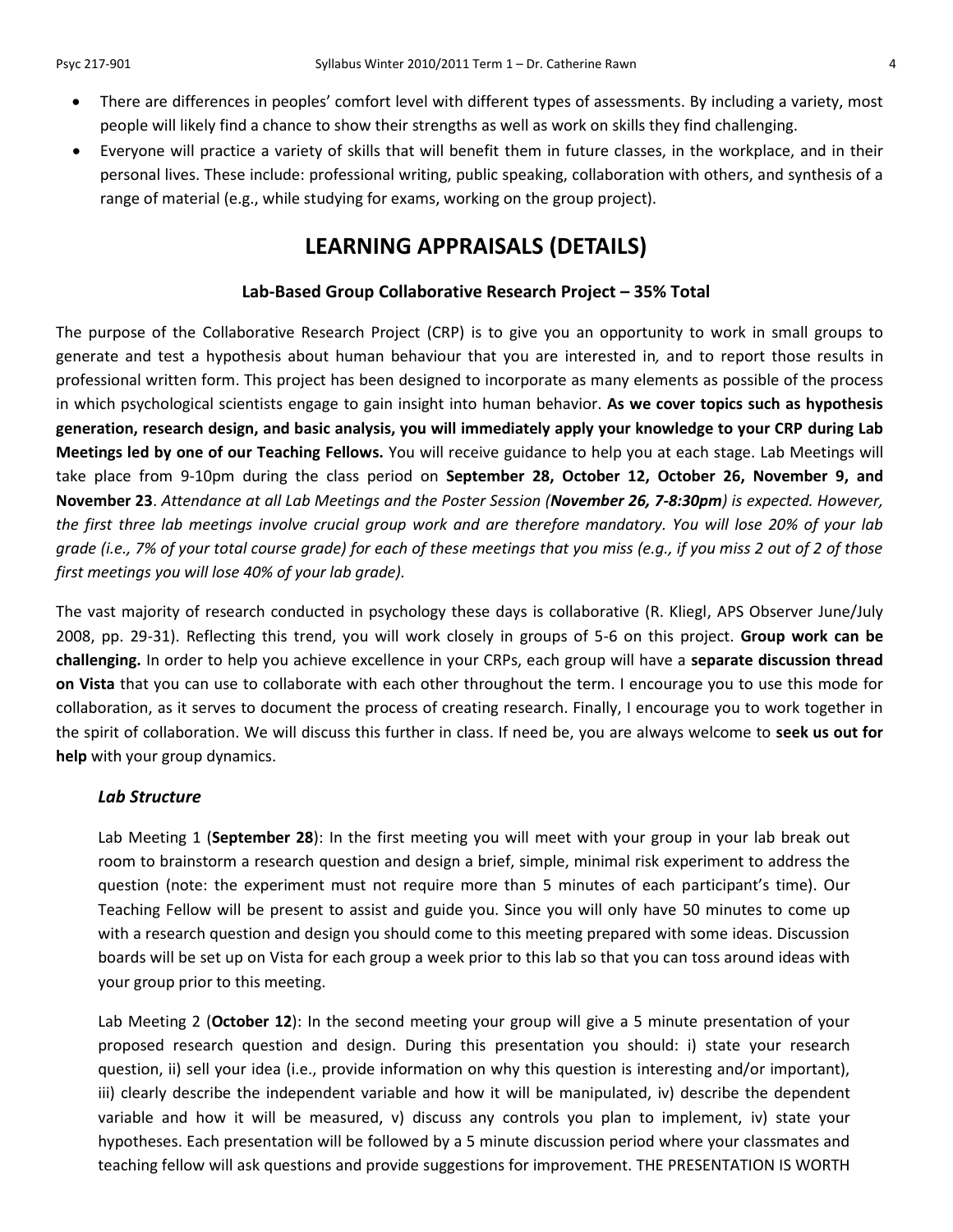5% OF YOUR GRADE. All group members will receive the same mark based on the quality of your presentation within the strict 5 minute time limit.

Lab Meeting 3 (**October 26**): In the third lab meeting you will collect data for your experiment using your classmates as participants. Your group must arrive to this meeting with all of the materials needed to conduct your experiment. During this meeting you and your group members will be expected to take turns collecting data for your experiment and serving as participants in other groups' experiments. This meeting should be considered a rare one-time opportunity to collect data. *There will be no other time your group will be able to collect data for your experiment. Collecting data outside this lab meeting time and/or with individuals other than your 217 classmates and teaching fellows is STRICTLY FORBIDDEN and will result in a major deduction from your lab component grade.*

Lab Meeting 4 (**November 9**): During the fourth lab meeting your teaching fellow will teach you how to meaningfully summarize data as well as how to use excel to calculate descriptive statistics and create graphs. You should come to this meeting prepared with a plan for summarizing your data that you can discuss with your teaching fellow.

Lab Meeting 5 (**November 23**): During the final lab meeting your teaching fellow will teach you how to write an APA style research report (i.e., the various components of an APA report and style guidelines). You should come prepared with a rough draft of your paper as well as specific questions and problems you are having with its preparation.

#### *Communicating your Results*

After conducting research and generating conclusions, psychological scientists (like all scholars) need to communicate their methods and findings to the scientific community. For your research projects, we consider our class to be a scientific community (e.g., when you receive peer feedback in Lab 2), but also we consider all sections of Psyc 217 as our common scientific community. You will be asked to communicate your research findings in written form (Individual APA Style Report), and in poster format (one per group) to be presented at the *Psychology 217 Research Methods Poster Session*.

#### **Poster Session (10%): November 26, 7-8:30pm, East Atrium of UBC Life Sciences Institute**

Five-hundred fifty students, a dozen Teaching Fellows, and four Instructors from across all six sections of Psychology 217 will come together to share and learn about each other's research projects. You will be asked to prepare, as a group, a poster that summarizes your research project's hypothesis, method, results, and conclusions. This kind of presentation is common at professional scientific conferences; all of us on the teaching team have presented our research at this kind of poster session. During the poster session, you will be asked to evaluate approximately five of your peers' posters (from a different section). Your own poster will be evaluated by five peers (the average of these five ratings will equal 5% of your grade), as well as a Teaching Fellow (whose rating will comprise the other 5%). More details about how to prepare for the poster and presentation, as well as how to evaluate others' posters will be provided later in the term. NOTE: TO ACCOMMODATE ALL SECTIONS, THE POSTER SESSION IS IN THE EVENING ON FRIDAY NOVEMBER 26. IT IS A MANDATORY COURSE EVENT; MARK YOUR CALENDAR NOW.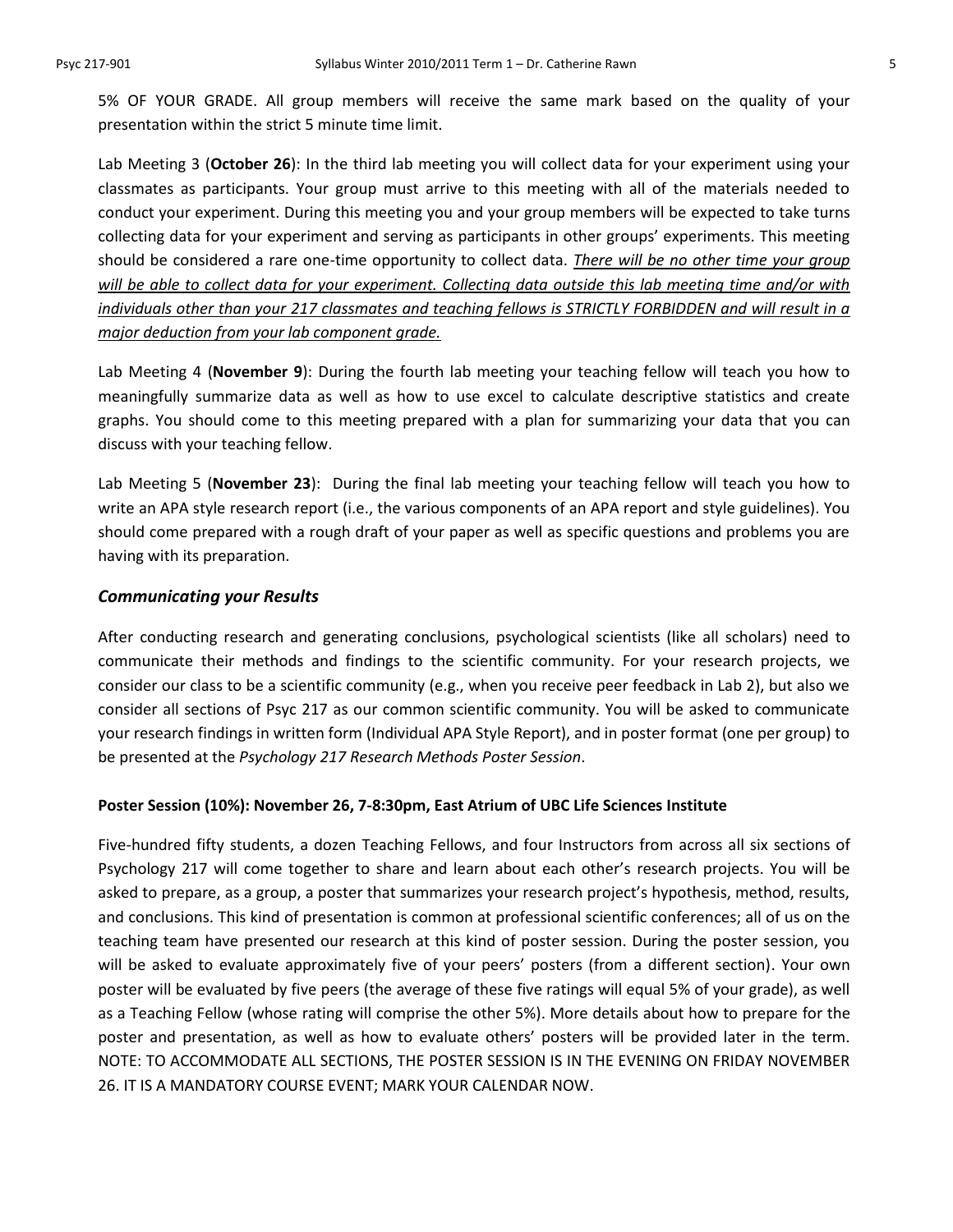#### **Individual Research Report (20%): Format, Submission (November 30) and Grading**

The most important step in the research communication process for researchers is to clearly document their research as well as the contribution it makes to understanding human behaviour in a written manuscript. These written manuscripts are then reviewed by their peers, and (hopefully!) published in a journal. The individual report is designed to give you experiences with a part of this process.

Reports are to be prepared independently; each group member must prepare his/her own report separately from the other group members. Evidence of collaboration or team work in preparing the reports will results in major deductions from your lab component grade and in severe cases may result in a grade of zero on the lab component.

*Format:* Your report must be written using APA style and must include the following sections: Abstract, Introduction, Method, Results (including at least one graph or table), Discussion and References (at least 2). See Appendix A of your Cozby text and the Publication Manual of the American Psychological Association  $(5<sup>th</sup>$  ed.) for guidance in writing APA style reports.

Reports must be between 5 and 7 double spaced pages. This page limit does NOT include a cover page, references, graphs, tables or appendices. You must use  $12$  pt Arial font and margins must be set to  $1''$  all around. Your paper should contain at least 2 references to related empirical journal articles.

*Submission:* Reports are due on November 30 (the last day of class). They must be submitted online to TurnItIn (using our class Vista site) AND an identical hard copy must be submitted to your instructor or teaching fellow. If you fail to do either (submit it in person or to TurnItIn) on or before November 30 your report will be considered late. You will lose 10% for each day the report is late. To submit your paper on TurnItIn you will simply need to log in to our Vista course. There will be a "turnitin" link to submit your assignment on the homepage.

*Grading:* The lab report is worth 20% of your grade. You will be graded on the following: Abstract and Introduction (4%), Method and Experimental Design (4%), Results and Figures (4%), Discussion (4%), APA format and Writing style (4%).

## **Communicating Psychology Assignment – 12%**

This assignment is completed in two parts. The first is to choose, read, and briefly summarize the key points of an empirical journal article. The second – and here's the fun part – is to write about that article in a way that will capture the interest of non-psychologists. In about 500 words (acceptable range: 300 to 700), write a brief article that could appear in *Scientific American Mind, Psychology Today, LiveScience.com,* or a similar popular-style outlet. Your goal is to communicate the most important message of the research article in a way that will make it interesting and meaningful to the non-psychologist reader. The Part A (brief summary) is due on September 28, and Part B is due on October 5. More details on this assignment will be provided in the second week of class.

#### **Midterm examination – 15%**

There will be an in-class midterm exam on October 19 (true/false, fill-in-the-blanks, and written answer questions with about half a page of writing for each). More details will be provided on Wednesday October 12.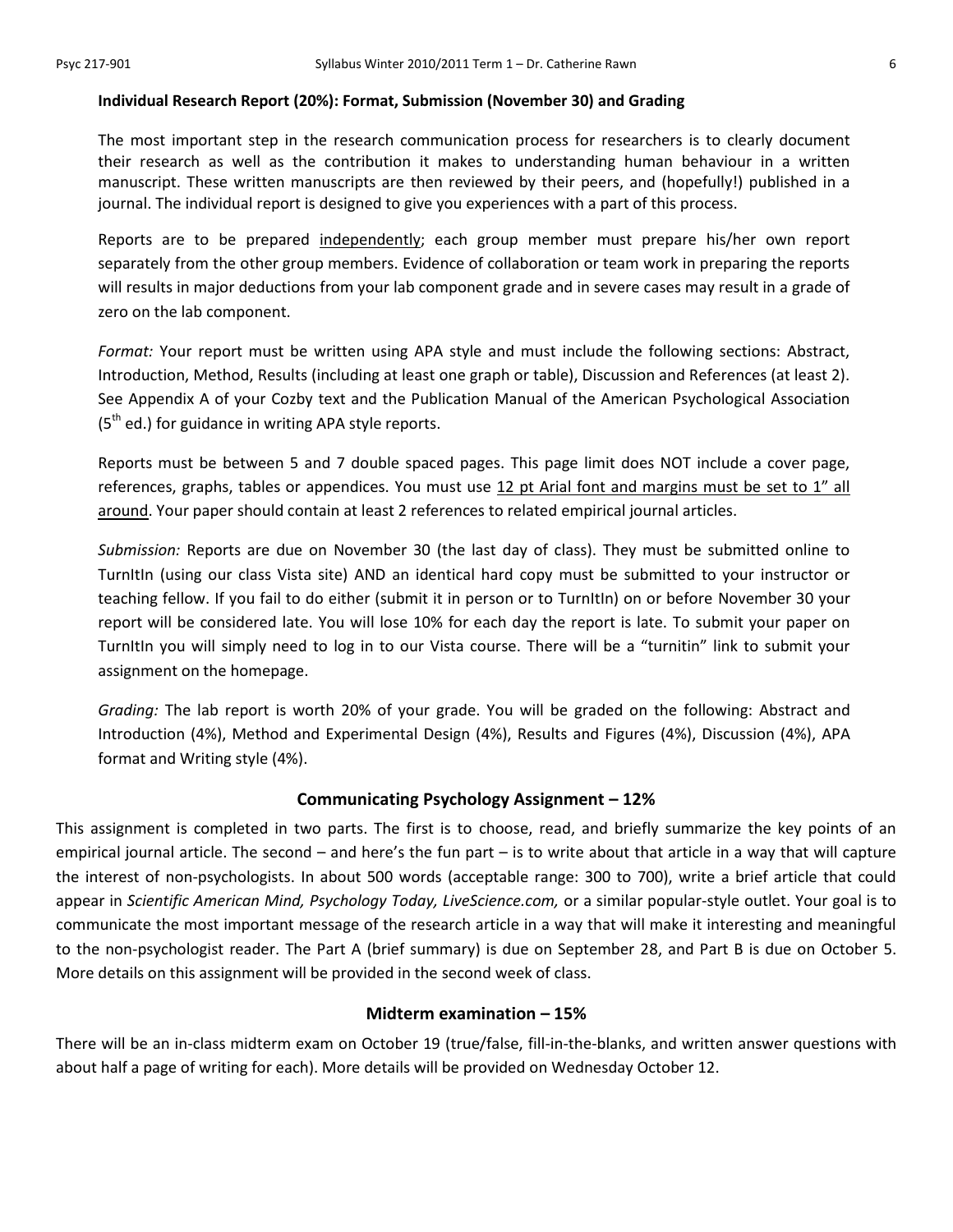#### **Final Examination – 30%**

The final exam will be scheduled by the registrar, but will occur at some point between December 7 and 21. You must be available to write your final exam at any scheduled time so do not book any trips for these dates. If you have 3 or more exams scheduled to start and finish within a 24 hour period you may request to write the second exam on a different day. However, you must give the instructor of the second exam one month notice.

The final will consist of a mix of multiple-choice, true/false, fill-in-the-blanks, and written answer questions. **Although the material covered after the midterm will be featured prominently, this is a cumulative exam.** Research shows greater long term retention with multiple testing—not studying—opportunities (Roediger & Karpicke, 2006). Because this material is important for success in future courses, a cumulative final is most appropriate. More details will be provided on the last day of class.

## **Participation – 3%**

This course is designed to be experiential – involving group discussion, interactive activities including i>clicker questions, and class projects. Thus, the success of the class for everyone, including your own comprehension of the material, depends upon your active participation. **Class attendance is expected.** If you are absent from class, it is *your* responsibility to find out what was covered, whether any announcements were made, etc. Your class contribution will be graded primarily based on your responses to i>clicker questions, but may include consideration of the following elements:

| Poor Participation                                                                     | <b>Satisfactory Participation</b>                                             | <b>Excellent Participation</b>                                                |  |
|----------------------------------------------------------------------------------------|-------------------------------------------------------------------------------|-------------------------------------------------------------------------------|--|
| Misses many classes and does not<br>participate when present                           | Attends class regularly, but does not<br>actively participate                 | Attends nearly every class and plays an<br>active role in discussions         |  |
| Submits very few or no requested<br>i>clicker responses                                | Submits around half of the requested<br>i>clicker responses                   | Submits most or all of the requested<br>i>clicker responses                   |  |
| Submits very few or no requested<br>comprehension checks                               | Submits comprehension checks<br>inconsistently and/or thoughtlessly           | Regularly submits thoughtful<br>comprehension checks                          |  |
| Contributions are irrelevant or fail<br>to demonstrate engagement with<br>the material | Contributions are relevant and often<br>demonstrate thought and<br>engagement | Contributions are thoughtful and<br>regularly advance the level of the course |  |
| Demonstrates noticeable lack of<br>interest in the material                            | When prepared, participates<br>constructively and makes relevant<br>comments  | Comments advance the discussion and<br>the material                           |  |
| Never prepared                                                                         | Preparation is inconsistent                                                   | Arrives fully prepared for every class                                        |  |
| Frequently disruptive in class and no                                                  | Class discussion and dynamics are not                                         | Actively supports, listens to, and                                            |  |
| interaction during group work                                                          | affected by student's presence                                                | engages peers during group work                                               |  |
| Frequently late for class                                                              | Inconsistently on time for class                                              | Very rarely late for class                                                    |  |

#### *Food for Thought on Active Engagement in Learning*

In my Psyc 217 course last year (Section 8, January 2010), participation points were highly correlated with final grades (excluding participation points or HSP credits, *r* = *.*48). In other words, almost a quarter of the variance in students' performance on exams and papers was predictable by their participation scores (*r squared* = *.23*). Participation was primarily determined by i>clicker scores, as well as verbal classroom participation. One way to interpret this finding is that my learning assessments (writing assignments, exams) rely on much of the same sort of active engagement for success as class participation does. We must be careful not to infer causation from a correlation, but it is an interesting finding nonetheless.

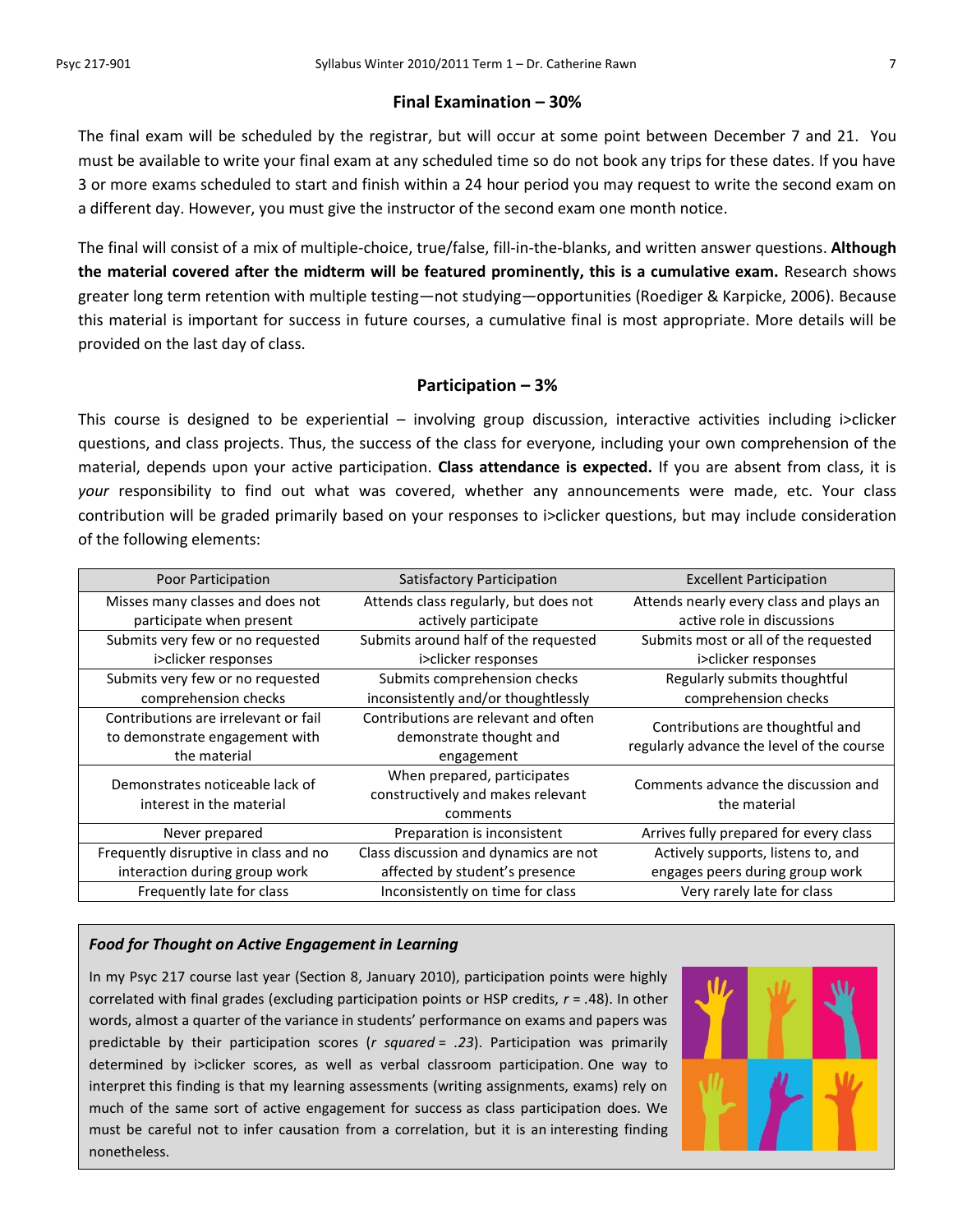#### **Research Experience Component (REC) – 5%**

As part of this course, you will be asked to spend **four hours participating in psychology studies** through the Department of Psychology's Human Subject Pool (HSP) system. You can locate and sign up for studies by going to [https://hsp.psych.ubc.ca](https://hsp.psych.ubc.ca/). If you don't already have a user account you will first need to request an HSP (human subject pool) user account on that webpage. Once you have an account and have logged into it, you will be able to browse through all of the studies in which you can participate, sign up for studies and confirm your accumulated credits. The subject pool typically closes the last week of class so I strongly urge you to participate and confirm your accumulated credits *before* the last week of class. Further instruction on how to use the HSP online system can be found at <http://www.psych.ubc.ca/resguide.psy> in the document entitled "Subject Pool Information for Participants."

Because introducing you to psychological research is an important part of this course, the **REC is required**. However, as **an alternative to participation in subject pool studies you may choose to fulfill the REC by completing four library writing projects**, for which you read and summarize a research article; each article summary counts as one hour of research participation. You must select a research article (not a letter to the editor, commentary, or review paper) published between 2000-present in the journal Psychological Science. Each summary should be about 500 words and should include the purpose, method and results of the study. *NOTE: THE ARTICLE YOU CHOOSE FOR THE COMMUNICATING PSYCHOLOGY ASSIGNMENT CANNOT COUNT TOWARD THIS CREDIT. WE WILL BE CROSS-CHECKING THE ARTICLES.* If you choose the library option, you must (a) create an account on the online HSP system, (b) include your name, email, student number, course, section, instructor on each summary and (c) submit hard copies of your completed article summaries, together with copies of the summarized articles, to Dr. Ara Norenzayan at least 10 days before the end of classes.

**The REC is worth 5% of your course grade: 1 hour of participation or 1 article summary = 1% x 4, plus 1% for completing the online Tri-Council Policy Statement (TCPS) tutorial (details given in Lab 1).** The REC is designed to help you learn more about psychology and how research is conducted and to provide you with first-hand experience with psychological research. This may make understanding research easier and may help you decide whether research is a reasonable career option for you. Indeed, by providing you with a window into the diverse types of research conducted in the psychology department you may find that you are interested in becoming more involved with one of the labs you visit.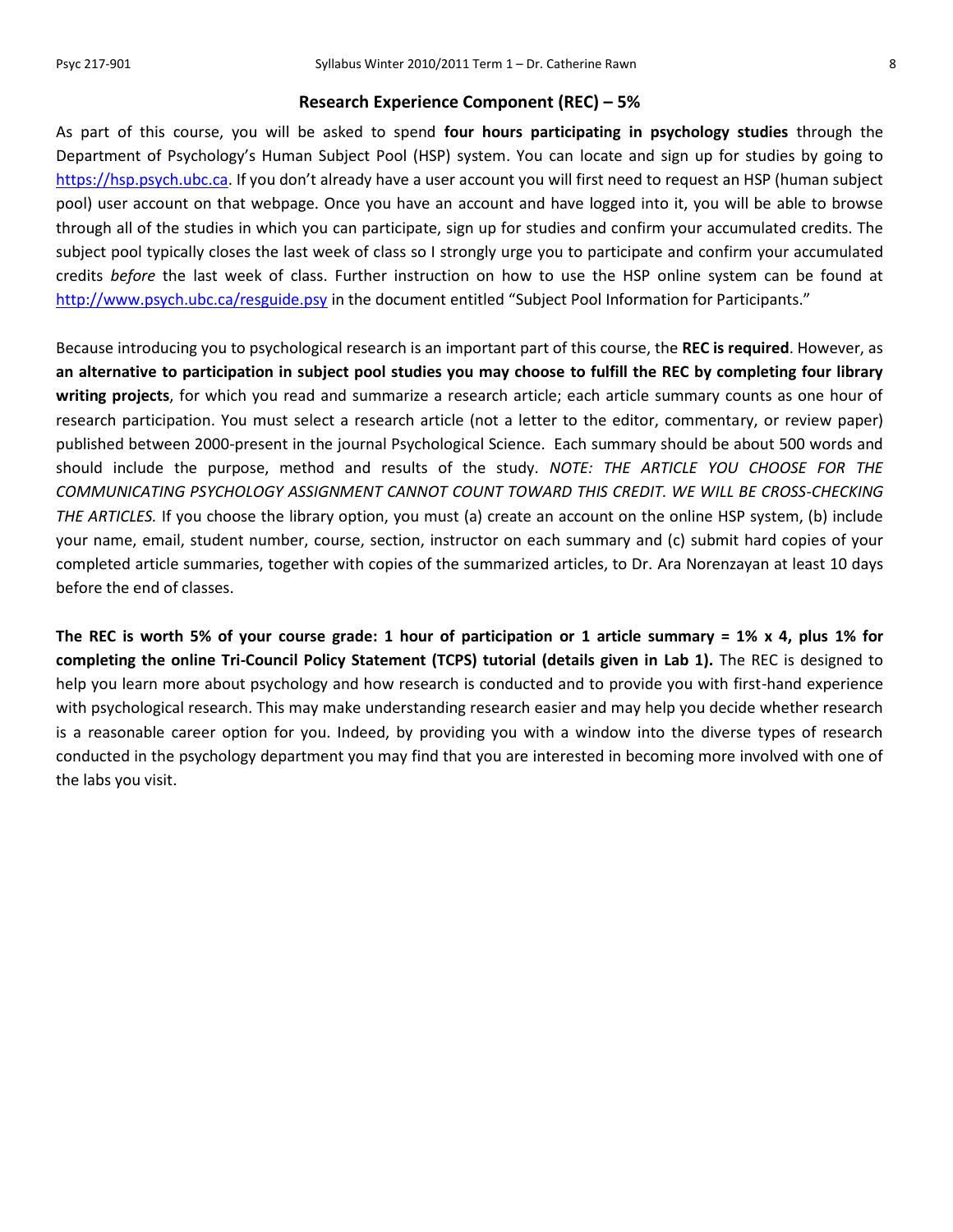## **What We Expect from You**

**PARTICIPATION** This course is designed to be experiential, involving pair and small group discussions, large group discussions, class activities and writing, i>clicker questions, and regular feedback. Although some class time will be devoted to a traditional lecture format, the success of the class depends upon your active participation.

**ATTENDANCE** Please come to every class, prepared to participate. Bring your i>clicker (and a spare AAA battery), a pen and paper (in addition to a laptop, if you bring one), and an open mind. *If you miss class* you are responsible for obtaining missed notes and announcements. You will not be able to regain participation points for missed classes.

**RESPECTFUL CONDUCT** You are expected to treat all your classmates, your group-mates, your instructor, your TA, and yourself with respect at all times, both in and out of the classroom, face-to-face and in writing (e.g., on email). This includes arriving to class on time and, especially if you are late, minimizing causing distractions for other students.

**ETHICAL CONDUCT** You are responsible for your own learning. Cheating of any kind will **not** be tolerated, including dishonest use of the i>clicker (e.g., entering responses for an absent classmate). See the section on academic dishonesty for more information about plagiarism and exams.

**ON TIME ASSIGNMENTS** Late papers will be accepted up to 7 days late, but 10% per day will be deducted. No assignments will be accepted after 7 days (including weekends). Plan ahead to avoid penalties. **PAPER RE-GRADE POLICY:** If you feel very strongly that your paper was graded unfairly, you may choose to have your paper re-graded by the instructor. To qualify, you must email your TF within 2 weeks of the day paper grades are posted online (or papers are handed back, whichever is first). Re-grading may result in an increase or decrease, and that re-grade is final.

**PRESENCE AT EXAMS & TESTS** If you must miss an exam due to an extenuating circumstance like *severe* illness, you or your caregiver must (1) contact me at least 1 hour before the exam start time (or as soon as possible afterward), and then (2) provide a doctor's note or other documentation within one week of notifying me. If both conditions are met, you may schedule with our TA to write a comparable make-up exam. If **either** condition is not met, you will receive a zero.

**FEEDBACK & COMPREHENSION CHECKS** You will be consulted regularly for feedback about your learning, what elements of the course are working well for you, and what could be improved. For example, at the end of each class, you will have the opportunity to summarize your learning and ask a question you're curious or confused about. I will take up some of these Comprehension Check questions at the start of the next class. These Comprehension Checks are optional and can be anonymous if you prefer. However, over the course of the term I will learn who regularly contributes. I will take this into consideration when evaluating grades that are on the cusp (e.g., D vs. C, C vs. D).



We invite you to share your thoughts and suggestions with us, particularly about things we are able to change, and to be open to **working together to make this course a positive experience for all of us.**

## **What You Can Expect from Us**

**AVAILABLE** We are here to help you and your classmates choose to succeed. Visiting us is typically more effective than email for clearing up questions. If our office hours absolutely cannot work for you, respectfully email us a few time and day options to make an appointment.

**ONLINE SLIDES** PowerPoint slides and handouts will be available *after* class on our WebCT Vista site, in the "Powerpoint slides" folder on the homepage.

**PARTICIPATION** We will make every effort to keep you interested in class by mixing things up and getting you involved in learning activities designed to help you learn. We will ask you to do only those activities that we believe will help you learn. To help document active learning, we will take some **photographs** throughout the term. Please see your instructor within the first two weeks if you have serious concerns about this.

**FEEDBACK** We will endeavour to provide you with feedback on learning appraisals (e.g., essays, exams) as promptly and as detailed as possible, given the frequency of appraisals.

**RESPECTFUL & ETHICAL CONDUCT** At all times, we aim treat each of you with respect, and to make all course decisions with the highest standard of ethics in mind. If you feel you are being treated unfairly or disrespected by us or a classmate, we invite you to talk to us so we can sort out the issue together. To be clear: such a discussion would not impact your grade.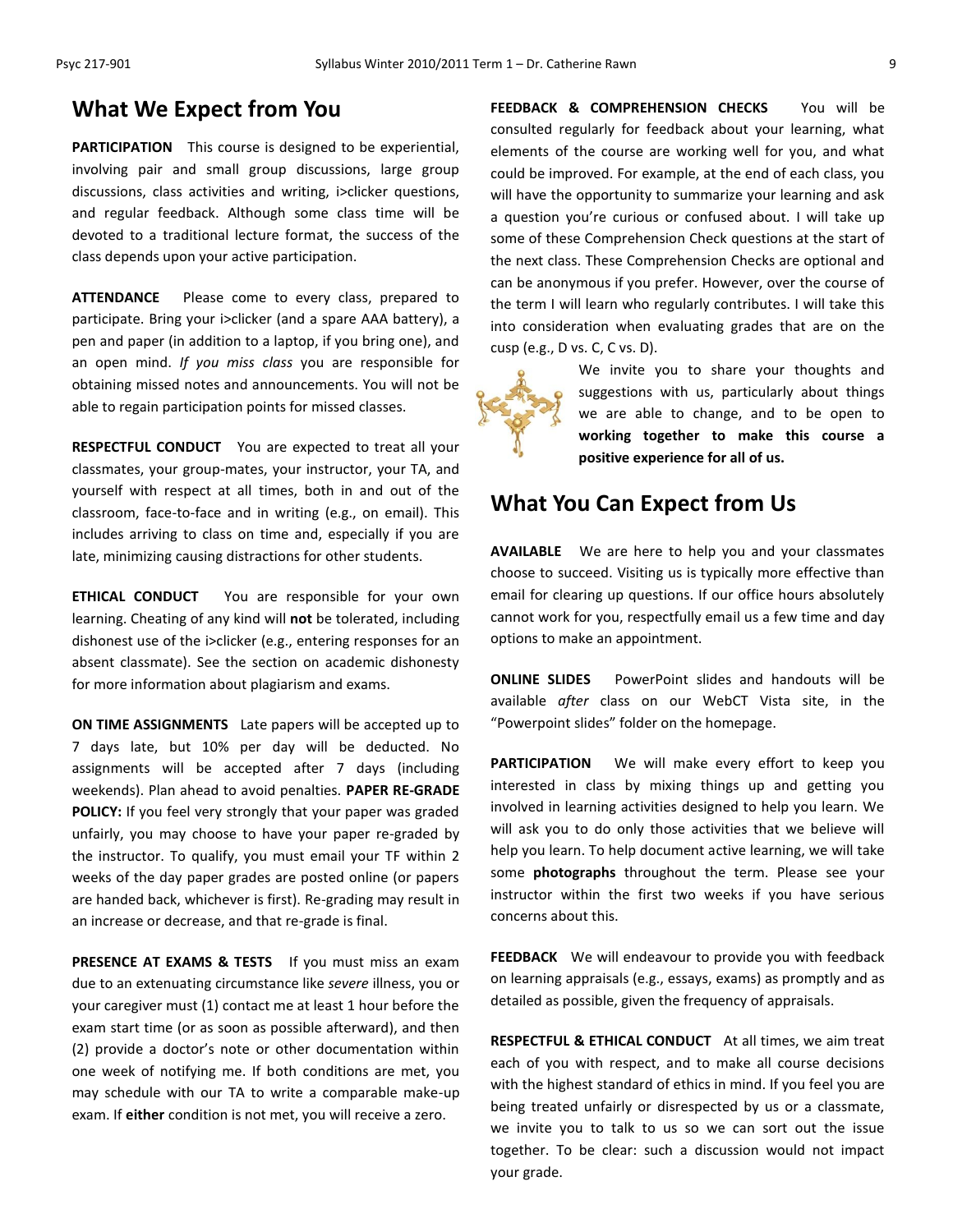## **How to Submit Your Papers**

Please submit

- 1. a **hard copy** at the start of the class period in which it is due, and
- 2. an electronic copy on **Vista** (which is linked to TurnItIn) by 11:59pm on the due date.

Why two submissions? **The hard copy is considered the master copy and is what will be graded; the electronic copy must match it.** The purpose of the Vista copy is so that we can use TurnItIn to crosscheck your paper with an enormous database of websites, past submissions, and published works. See [http://www.vpacademic.ubc.ca/integrity/turnitin/ind](http://www.vpacademic.ubc.ca/integrity/turnitin/index.htm) [ex.htm](http://www.vpacademic.ubc.ca/integrity/turnitin/index.htm) to learn more about Turnitin and UBC's policies about it.

## **A Note about Reading**

Reading the text outside of class is essential for success in this course. This course will involve some class lectures along with demonstrations, class exercises, and class discussions. However, in class lessons cannot cover all the material in the textbooks; rather, the goal of lessons is to (1) highlight the more significant aspects of the readings, (2) discuss topics not well-covered by the readings in more detail, and (3) pull together broad themes to make better sense of the readings. Not all the material presented in the readings will be discussed in class, and vice versa. Thus, both a careful reading of text chapters and consistent class attendance are strongly recommended. **My strong suggestion is to read each chapter before we discuss it in class** so that you know what questions you want to ask and are able to participate.



## **Learning Tools to Investigate!**

**We encourage you to take responsibility for your learning and check out what these resources might have to offer you.**



**TIME MANAGEMENT** Tools for managing all your courses: [http://www.arc.sbc.edu/timeschedule.html,](http://www.arc.sbc.edu/timeschedule.html) [http://learningcommons.ubc.ca/get-started/study](http://learningcommons.ubc.ca/get-started/study-toolkits/time-management-toolkit/)[toolkits/time-management-toolkit/,](http://learningcommons.ubc.ca/get-started/study-toolkits/time-management-toolkit/) and for planning papers: [http://assignmentcalculator.library.ubc.ca.](http://assignmentcalculator.library.ubc.ca/)

**UBC ACADEMIC REGULATIONS** Information about academic regulations, course withdrawal dates and credits can be found in the [University Calendar.](http://students.ubc.ca/calendar/academicyear.cfm)

**LEARNING COMMONS** is UBC's online hub for study and research support. This interactive website provides you with a wealth of academic resources, from tutoring and workshops to study groups and online tech tools. It also offers plenty of information on a variety of academic topics, and links to nearly all of the academic resources offered at UBC. Make the Learning Commons your first stop for all things academic! [http://learningcommons.ubc.ca](http://learningcommons.ubc.ca/)

**WRITING SKILLS** The UBC Writing Centre [\(www.writingcentre.ubc.ca\)](http://www.writingcentre.ubc.ca/) also has tutoring services, including an [Online Writer's Workshop](http://www.writingcentre.ubc.ca/workshop/index.html). The Writing Centre has also paired up with the Library to offer [Student to Scholar](http://www.library.ubc.ca/hss/instruction/sts/Whole_page.htm) *online guide to preventing unintentional plagiarism and organizing your writing activities*. Also, Purdue University offers an amazing collection of information about writing, including using APA style, at their Online Writing Lab (OWL), available at [http://owl.english.purdue.edu/owl.](http://owl.english.purdue.edu/owl/)

**PHYSICAL OR LEARNING DISABILITIES** Our teaching team and UBC generally is committed to equal opportunity in education for all students, including those with documented physical disabilities or learning disabilities. If you have a disability that affects your learning in the classroom or your performance on tests or exams, please **contact Access & Diversity** in Brock Hall 1203, 1874 East Mall, Contact: 604.822.5844, [www.students.ubc.ca/access.](http://www.students.ubc.ca/access)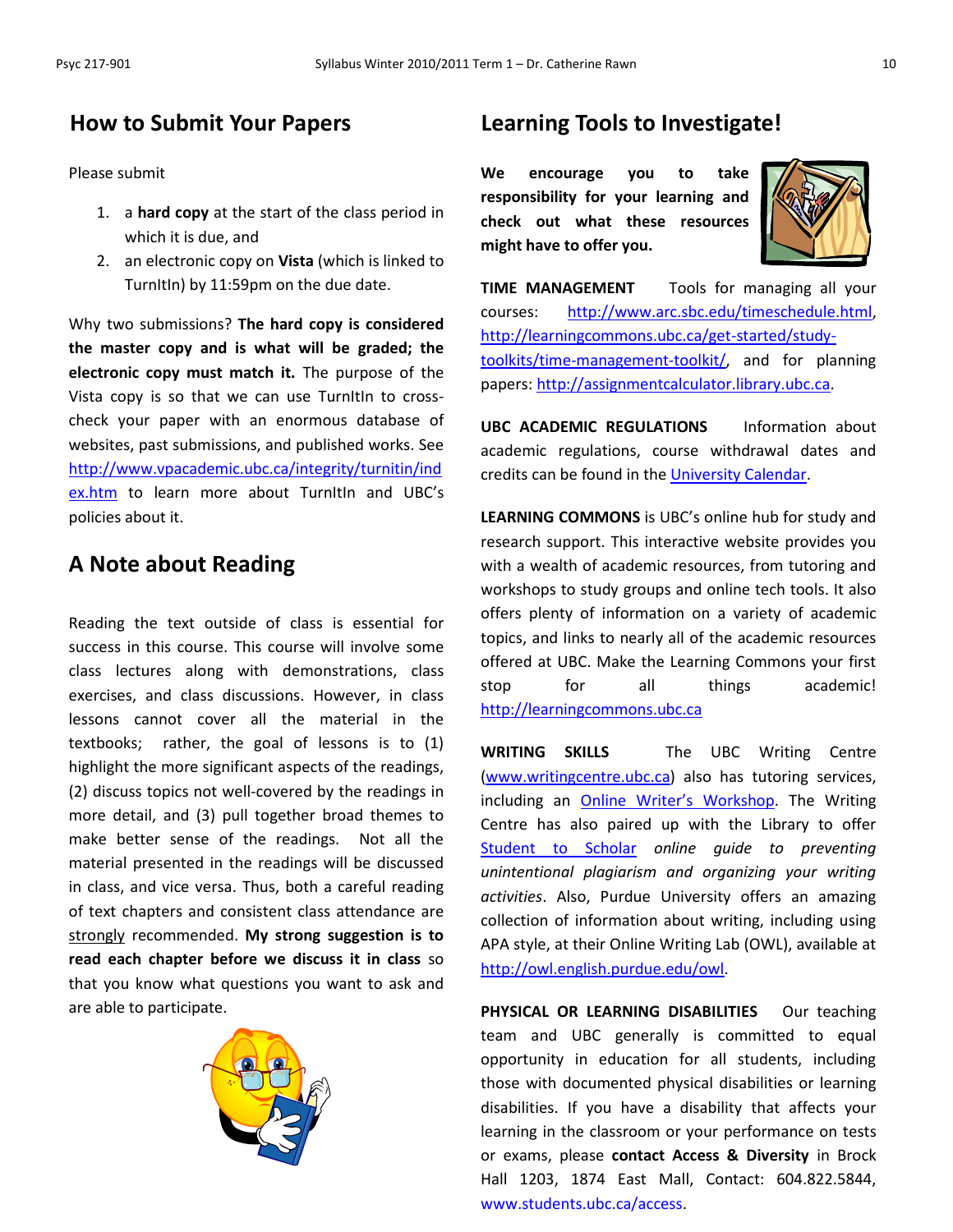# **Psychology Department Grading Policies**

In order to reduce grade inflation and maintain equity across multiple course sections, all psychology courses are required to comply with departmental norms regarding grade distributions. According to departmental norms, the mean grade in a 300-level class is 70 for a good class, 68 for an average class, and 66 for a weak class, with a standard deviation of 13). The corresponding figures for 100- and 200-level Psychology courses are 67, 65, and 63, with a standard deviation of 14. *Psyc 217 is the one exception to this. Our mean may slightly exceed this value (up to 71%, same standard deviation).* **Scaling** may be used in order to comply with these norms; grades may be scaled up or down as necessary by the professor or department. Grades are not official until they appear on a student's academic record. You will receive both a percent and a letter grade for this course. At UBC, they convert according to the key below:

| A+ | 90-100% | C+ | 64-67%    |
|----|---------|----|-----------|
| А  | 85-89%  | C  | 60-63%    |
| А- | 80-84%  | C- | 55-59%    |
| B+ | 76-79%  | D  | 50-54%    |
| R  | 72-75%  | F  | $0 - 49%$ |
| B- | 68-71%  |    |           |



# **Faculty of Arts Guidelines for Grading Criteria**

You are earning a degree at a highly reputable postsecondary institution. Therefore, criteria for success are high. The Faculty of Arts offers the following guidelines that broadly characterize the kind of work that is generally associated with the main grade ranges. These characteristics help to put the Psychology Department Grading Policies into context. Note that adequate performance is in the C range, which is the typical class average.

**A RANGE:** *Exceptional Performance.* Strong evidence of original thinking; good organization in written work; capacity to analyze (i.e., break ideas down) and to synthesize (i.e., bring different ideas together in a coherent way); superior grasp of subject matter with sound critical evaluations; evidence of extensive knowledge base.

**B RANGE:** *Competent Performance.* Evidence of grasp of subject matter; some evidence of critical capacity and analytic ability; reasonable understanding of relevant issues; evidence of familiarity with the literature.

**D-C RANGE:** *Adequate Performance*. Understanding of the subject matter; ability to develop solutions to simple problems in the material; acceptable but uninspired work; not seriously faulty but lacking style and vigour.

**F RANGE:** *Inadequate Performance.* Little or no evidence of understanding of the subject matter; weakness in critical and analytical skills; limited or irrelevant use of the literature.

Consider these characteristics when making choices about the quality of work you submit in all learning appraisals, in this and any other course.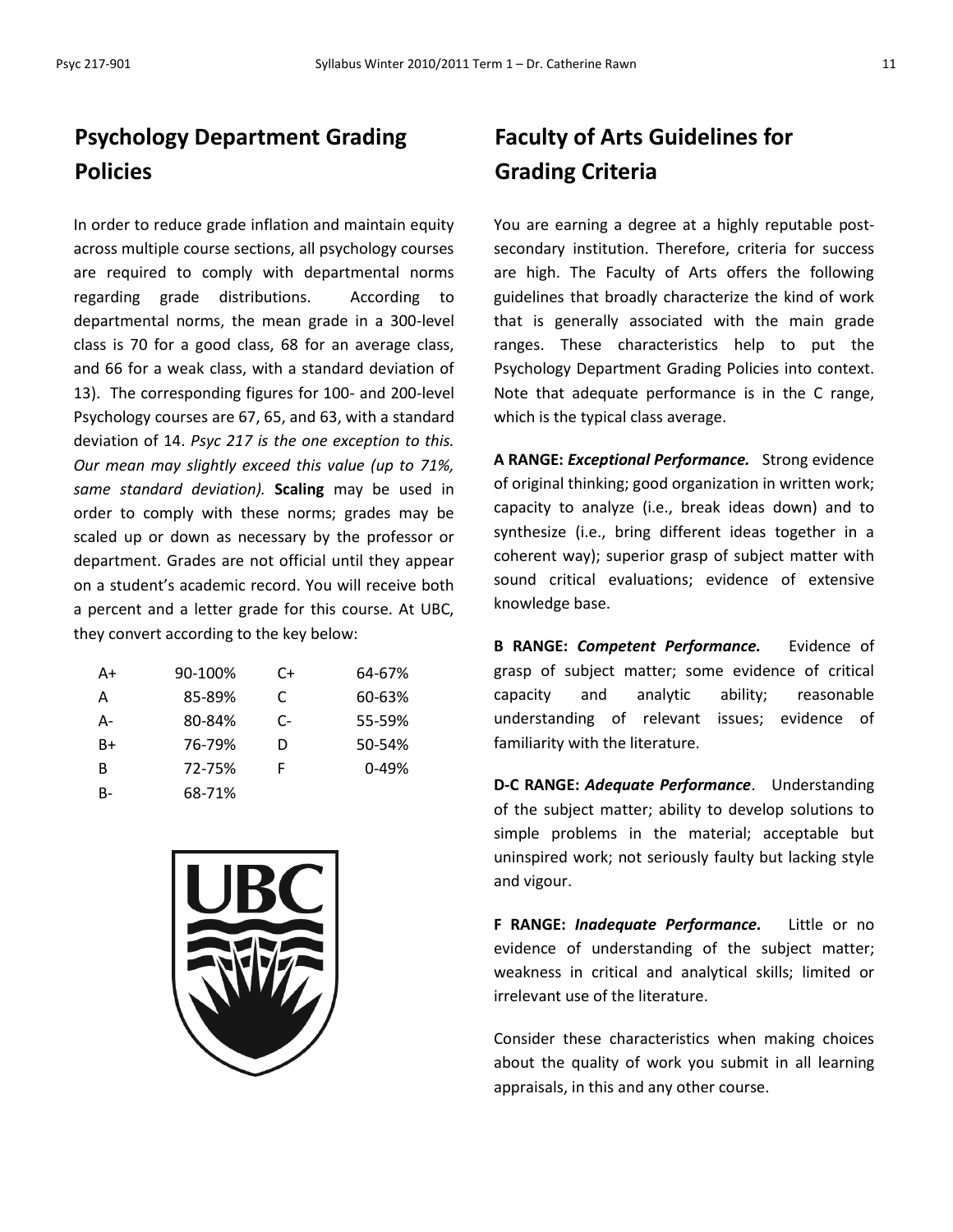# **Don't Cheat. Don't Plagiarize. It's Not Worth It. Read on For Key Definitions and Consequences.**

Don't try it, don't do it. The consequences are more severe than you may think: you will fail the course, you may be expelled from University, and unable to attend any other post-secondary institution in the future. Think about the long-term implications of that outcome in your life.

# Psychology Department's Position on Academic Misconduct

Cheating, plagiarism, and other forms of academic misconduct are very serious concerns of the University, and the Department of Psychology has taken steps to alleviate them. In the first place, the Department has implemented software that, can reliably detect cheating on multiple-choice exams by analyzing the patterns of students' responses. In addition, the Department subscribes to *TurnItIn* — a service designed to detect and deter plagiarism. All materials (term papers, lab reports, etc.) that students submit for grading will be scanned and compared to over 5 billion pages of content located on the Internet or in TurnItIn's own proprietary databases. The results of these comparisons are compiled into customized "Originality Reports" containing several, sensitive measures of plagiarism; instructors receive copies of these reports for every student in their class.

In all cases of suspected academic misconduct, the parties involved will be pursued to the fullest extent dictated by the guidelines of the University. Strong evidence of cheating or plagiarism may result in a zero credit for the work in question. According to the University Act (section 61), the President of UBC has the right to impose harsher penalties including (but not limited to) a failing grade for the course, suspension from the University, cancellation of scholarships, or a notation added to a student's transcript.

All graded work in this course, unless otherwise specified, is to be original work done independently by individuals.

**Do** use any of the indexes and databases listed under Indexes and Databases, Subject Resources, OneSearch or Metasearch on the Library's website at [http://www.library.ubc.ca.](http://www.library.ubc.ca/) (Not sure which index to use? Click HELP on the library homepage at www.library.ubc.ca or try Subject Resources.) When instructed to do so, you may use sources such as Google/Yahoo/MSN Search/etc. to find articles for assignments in this course, particularly Google Scholar.

*"Be careful and critical of what you read and choose to cite."*

Be careful and critical of what you read and choose to cite. Reference all material using APA style; if you cannot find a proper reference, question whether that source is appropriate. **Do not** copy and paste text from other sources, even in a draft. If you ever have any questions about what sources to use or how to cite them without

plagiarizing, please see your instructor or Teaching Fellow before handing in your assignment.

If you have any questions as to whether or not what you are doing is even a borderline case of academic misconduct, please consult your instructor. For details on pertinent University policies and procedures, please see Chapter 5 in the UBC Calendar [\(http://students.ubc.ca/calendar\)](http://students.ubc.ca/calendar).

Do note that during exams, the instructor and invigilators reserve the right to move students in their seating arrangement with no explanation provided.

> *"If you ever have any questions about what sources to use or how to cite them... please see your instructor or Teaching Fellow before handing in your assignment."*